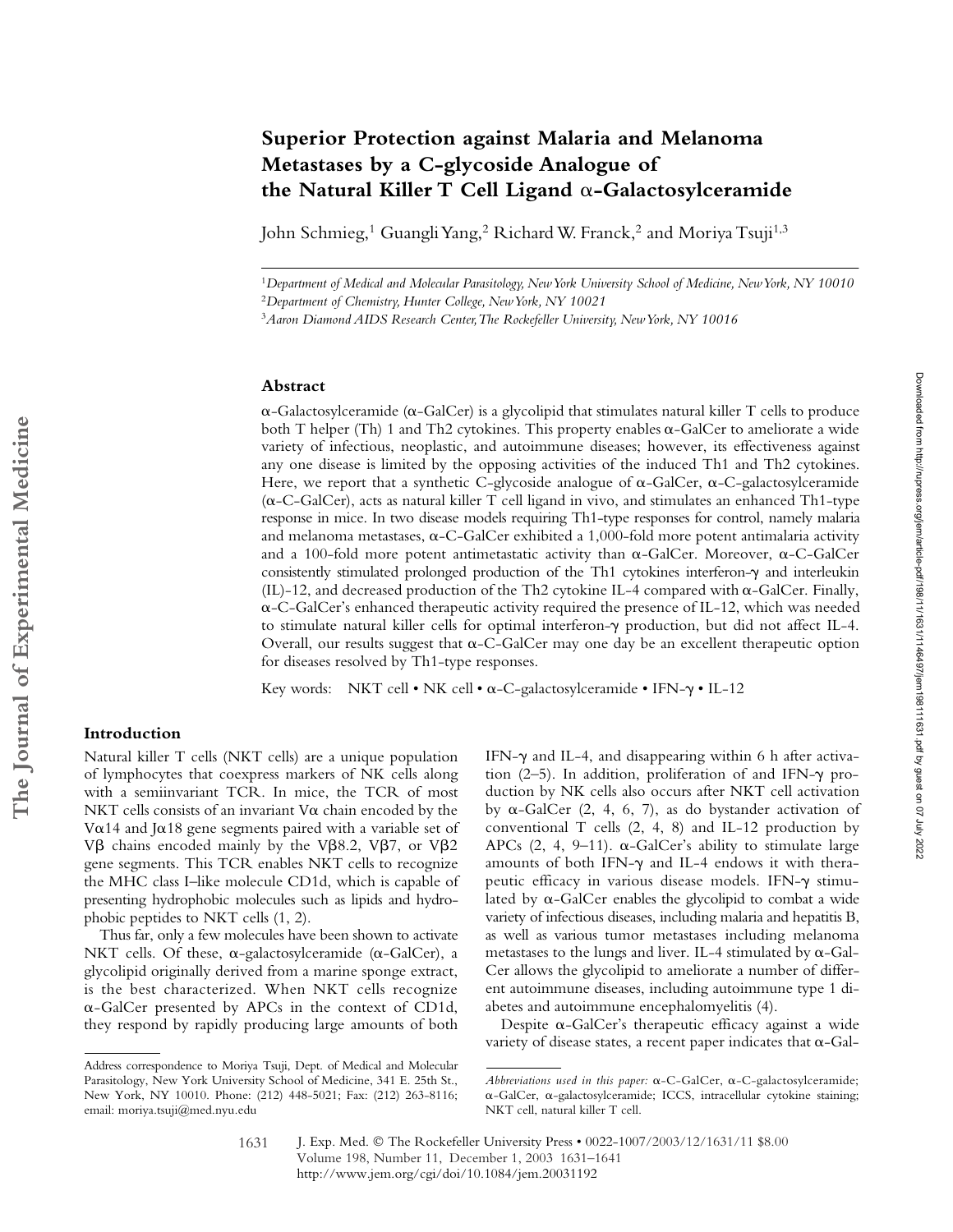Cer's concomitant stimulation of both IFN- $\gamma$  and IL-4 limits its ability to maximally combat any one disease due to the antagonistic activities of the two cytokines (12). Recently, a synthetic analogue of  $\alpha$ -GalCer possessing a truncated sphingosine chain was shown to stimulate IL-4 production only, and better protect mice from autoimmune encephalomyelitis, showing that small changes in the molecule can stimulate altered, but useful phenotypes (13). In this regard, we synthesized a C-glycoside analogue of  $\alpha$ -GalCer ( $\alpha$ -C-galactosylceramide [ $\alpha$ -C-GalCer]) bearing a single change: the replacement of the glycosidic  $O$  by  $CH<sub>2</sub>$ . This alteration is expected to render the analogue resistant to  $\alpha$ -galactosidase catabolism in vivo (14, 15). In addition, the substitution of the glycosidic O, a polar hydrogen bond acceptor, by  $CH<sub>2</sub>$ , a nonpolar group, might influence the quality of the NKT cell response to the CD1d–glycolipid complex in a manner different than  $\alpha$ -GalCer. Given these differences, we were curious to see if our analogue exhibited altered activity in vivo compared with  $\alpha$ -GalCer.

#### **Materials and Methods**

*Glycolipids.* - $-GalCer$   $[(2S, 3S, 4R) - 1 - O - (\alpha - D - galactopyra$ nosyl)-2-(N-hexacosanoylamino)-1,3,4-octadecanetriol] was synthesized by Kirin Brewery. The stock solution was dissolved in a 0.5% polysorbate-20 (Nikko Chemical), 0.9% NaCl solution at a concentration of 200  $\mu$ g/ml, and diluted in PBS just before injection into mice.  $\alpha$ -C-GalCer [(2S,3S,4R)-1-CH<sub>2</sub>-( $\alpha$ -D-galactopyranosyl)-2-(*N*-hexacosanoylamino)-1,3,4-octadecanetriol] was synthesized as described in the Results section. The stock solution was originally dissolved in 100% DMSO at a concentration of 1 mg/ml. Before injection into mice, it was diluted to a concentration of 200  $\mu$ g/ml in a 0.5% polysorbate-20 (Nikko Chemical), 0.9% NaCl solution, and diluted in PBS just before injection into mice.

*Mice.* 6–8-wk-old female BALB/c mice were purchased from the National Cancer Institute. 6–8-wk-old female C57BL/6 mice were purchased from the Jackson Laboratory. CD1d-deficient mice were a gift from L. Van Kaer (Vanderbilt University School of Medicine, Nashville, TN). Jo18-deficient mice were a gift from T. Nakayama and M. Taniguchi (Chiba University School of Medicine, Chiba-shi, Chiba, Japan). IFN- $\gamma$ -deficient mice of BALB/c background were purchased from the Jackson Laboratory. IFN- $\gamma$  receptor-deficient mice were bred and maintained in our animal facility (New York University School of Medicine). IL-12p40–deficient mice of BALB/c and C57BL/6 backgrounds were purchased from the Jackson Laboratory. All mice were maintained in our animal facility (New York University School of Medicine) under pathogen-free conditions.

*Parasites and Their Use for Challenge. Plasmodium yoelii* (17XNL strain) was maintained by alternate cyclic passages in *Anopheles stephensi* mosquitoes and Swiss Webster mice. Sporozoites obtained from dissected salivary glands of infected mosquitoes 2 wk after their infective blood meal were used for challenge of the mice. Challenge of mice to determine the development of liver-stage malaria infection was performed by an intravenous injection of 10,000 viable sporozoites into the tail vein. The outcome of the challenge was determined 40–42 h later by measuring the parasite burden in the livers of the mice using a quantitative real-time RT-PCR method (16). Challenge of mice to determine the development of blood-stage malaria infection was performed by an intravenous injection of 75 viable sporozoites into the tail vein. Starting 4 d after challenge, daily peripheral blood smears were obtained from each mouse and examined microscopically for the presence of blood stage parasites until day 17 after challenge. Mice were considered positive for parasitemia if at least one blood-stage parasite was observed during the time of examination.

*Determination of Malaria Liver Stage Development.* The degree of liver-stage development in challenged mice was determined by quantifying the amount of *P. yoelii*–specific 18S rRNA molecules in the livers of the mice by way of a recently developed real-time  $RT-PCR$  technique (16). In brief, a 2- $\mu$ g sample of total RNA prepared from the livers of challenged mice was reverse transcribed, and an aliquot of the resulting cDNA (133 ng) was used for real-time PCR amplification of *P. yoelii* 18S rRNA sequences. This amplification was performed in a sequence detection system (model GeneAmp™ 5700; PE Applied Biosystems). For this purpose, we used primers 5'-GGGGATTGGTTTTG-ACGTTTTTGCG-3' (54 nM) and 5'-AAGCATTAAATAAA-GCGAATACATCCTTAT-3' (60 nM) together with the ds-DNA-specific dye SYBR Green I incorporated into the PCR reaction buffer (PE Biosystems) to detect the PCR product generated. The temperature profile of the reaction was  $95^{\circ}$ C for 10 min followed by 40 cycles of denaturation at  $95^{\circ}$ C for 15 s and annealing/extension at  $60^{\circ}$ C for 1 min.

*Determination of Melanoma Lung Metastases.* The development of melanoma lung metastases in C57BL/6 mice was determined by first challenging mice intravenously with syngeneic B16 melanoma cells suspended in DMEM supplemented with 10% FCS. 2 or 3 wk after challenge the mice were killed, the lungs were removed, and the number of metastatic nodules were counted as described previously (17).

*Determination of Serum Cytokine Concentrations.* The serum concentrations of IFN- $\gamma$  and IL-4 were measured 2, 6, 12, 24, 48, and 72 h after treatment with  $\alpha$ -GalCer,  $\alpha$ -C-GalCer, or nothing by way of a sandwich ELISA (eBioscience). The serum concentrations of IL-12p70 were also measured at 2, 6, 12, 24, 48, and 72 h after treatment by way of a sandwich ELISA (BD Biosciences).

*Flow Cytometry and Intracellular Cytokine Staining (ICCS).* Freshly isolated liver lymphocytes from C57BL/6 mice were first incubated for 15 min at  $4^{\circ}$ C with unlabeled anti-mouse Fc $\gamma$ III/II receptor mAb clone 2.4G2 (BD Biosciences) in staining buffer (PBS containing 1% FBS and 0.1% NaN<sub>3</sub>). Next, the cells were surface stained with PE-labeled anti-NK1.1 mAb clone PK136 (BD Biosciences) and FITC-labeled anti-CD3 $\varepsilon$  mAb clone 145-2C11 (BD Biosciences) in staining buffer for 30 min at 4°C. After two washes in staining buffer, the cells were fixed, permeabilized using Cytofix/ Cytoperm Plus™ (BD Biosciences), and stained for intracellular IFN- $\gamma$  using allophycocyanin-labeled anti-IFN- $\gamma$  mAb clone XMG1.2 (BD Biosciences) or for intracellular IL-4 using allophycocyanin-labeled anti–IL-4 mAb clone 11B11 (BD Biosciences) according to the manufacturer's protocol. Finally, the stained cells were analyzed using a FACSCalibur™ instrument (Becton Dickinson) with CELLQuest<sup>™</sup> software (Becton Dickinson).

# **Results**

*Synthesis of*  $\alpha$ *-C-GalCer.* -C-GalCer. Our synthesis of  $\alpha$ -C-Gal-Cer proceeded by linking a phytosphingosine homologated by one carbon to p-galactose by way of the Ramberg–Backlund protocol (18, 19). The necessary --anomeric configuration of the C-glycoside was estab-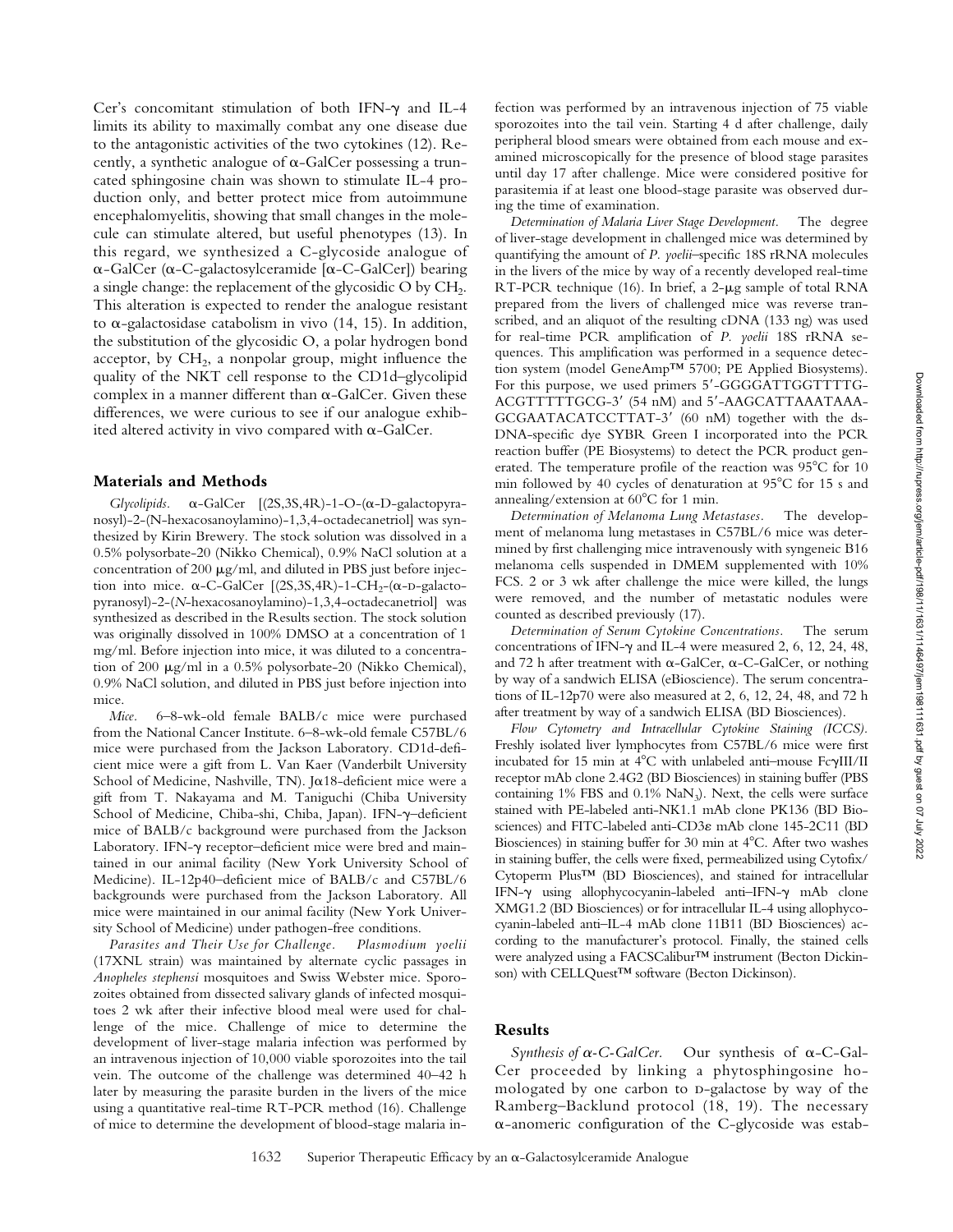

**Figure 1.** Synthesis and structure of α-C-GalCer. (a) Overview of the pathway used to synthesize --C-GalCer. The Ramberg– Backlund link-up was performed and the  $\alpha$ -configuration was established. Protecting groups were removed and the C-26 fatty amide was installed. (b) Structural comparison of  $\alpha$ -C-GalCer and --GalCer, showing the main differences between the two molecules. Glycoside CH<sub>2</sub> is nonpolar and hydrophobic; it repels hydrogen bond donors. In contrast, glycoside oxygen is polar and the electron pairs can form hydrogen bonds with N–H and O–H donors.

lished using an intramolecular hydride donor methodology. The synthetic route for the homophytosphingosine side chain followed known procedures (20, 21), and the source of chirality for the amine was *L*-homoserine (as compared with l-serine for the phytosphingosine parent). The necessary hydroxyls were established by a Sharpless dihydroxylation. In the final step, after the  $\alpha$ -galacto-Cphytosphingosine assembly was complete, and all protecting groups had been removed, the fatty amide chain was introduced using *p*-nitrophenyl hexadecanoate (22) as the acylating agent to form the final product. Purification was done by flash chromatography on silica gel eluting with  $CHCl<sub>3</sub>/MeOH$  (4:1). Mass spectroscopy and <sup>1</sup>H nuclear magnetic resonance analysis of the fully acylated compound confirmed that it was the desired C-glycoside analogue of  $\alpha$ -GalCer, which we have given the trivial name CRONY-101 (Fig. 1).

-*-C-GalCer Protects Mice from the Liver Stages of Malaria in a Manner Dependent on CD1d, V*-*14 NKT Cells, and IFN-* $\gamma$ . We showed previously that  $\alpha$ -GalCer, when administered to mice 2 d before challenge with plasmodial



Next, to see if  $\alpha$ -C-GalCer's antimalaria activity requires the same determinants as  $\alpha$ -GalCer, we injected mice deficient in CD1d, J $\alpha$ 18 (formerly J $\alpha$ 281), IFN- $\gamma$ , or IFN- $\gamma$ receptor with the analogue, and measured liver stage development. As with  $\alpha$ -GalCer,  $\alpha$ -C-GalCer was unable to suppress *P. yoelii* liver-stage development in the absence of these molecules (Fig. 2, b and c). Because both CD1d- and Jα18-deficient mice lack Vα14 NKT cells (24, 25), our results show that  $\alpha$ -C-GalCer is a ligand for this cell type in





Figure 2.  $\alpha$ -C-GalCer protects mice from malaria liver stages in a manner dependent on CD1d, V $\alpha$ 14 NKT cells, and IFN- $\gamma$ . (a) WT BALB/c mice were treated intraperitoneally with  $2 \mu g$  of either  $\alpha$ -C-GalCer or  $\alpha$ -GalCer

or with nothing 2 d before challenge with live *P. yoelii* sporozoites, and checked for malaria liver stage development. (b) CD1d- or J $\alpha$ 18-deficient mice were treated intraperitoneally with  $2 \mu$ g of either  $\alpha$ -C-GalCer or --GalCer or with nothing 2 d before challenge with sporozoites, and checked for malaria liver stage development. (c) IFN- $\gamma$  or IFN- $\gamma$  receptordeficient mice were treated intraperitoneally with  $2 \mu$ g of either  $\alpha$ -C-GalCer or  $\alpha$ -GalCer or with nothing 2 d before challenge with sporozoites, and checked for malaria liver stage development. (a–c) The results are expressed as the mean  $\pm$  SD of five mice. In all figures, the data represent one of two or more experiments with similar results.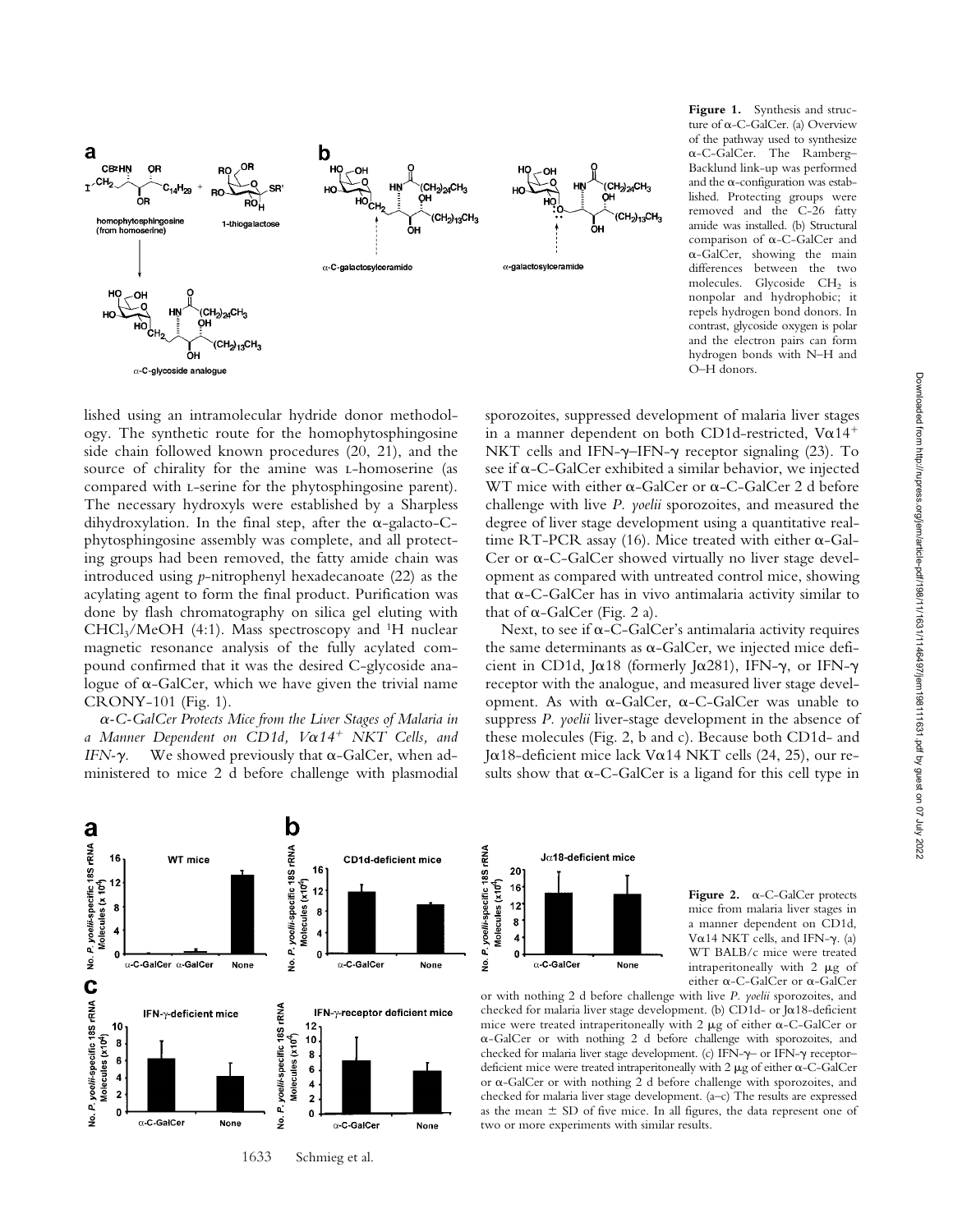

Figure 3.  $\alpha$ -C-GalCer better protects mice from malaria liver stages and melanoma metastases than α-GalCer. (a) WT BALB/c mice were treated intraperitoneally with different doses of either a-C-GalCer or a-GalCer or with nothing 3 d before challenge with live *P. yoelii* sporozoites, and checked for malaria liver stage development. (b) WT BALB/c mice were treated intraperitoneally with 100 ng of either  $\alpha$ -C-GalCer or  $\alpha$ -GalCer or with nothing at various times before challenge with sporozoites, and checked for malaria liver stage development. (c) WT BALB/c mice were injected intraperitoneally with 100 ng of either α-C-GalCer or α-GalCer or with nothing 3 d before challenge with live *P. yoelii* sporozoites. Mice were monitored daily for the presence of blood stage parasites. (d) WT C57BL/6 mice were treated intravenously with different doses of either  $\alpha$ -C-Gal-

Cer or  $\alpha$ -GalCer or with nothing 2 d before intravenous challenge with  $5 \times 10^4$  syngeneic B16 melanoma cells. 3 wk later, the lungs were checked for tumor metastases. (a, b, and d) The results are expressed as the mean  $\pm$  SD of five mice. The images shown come from one representative mouse out of five per group.

vivo. Moreover, the requirement of IFN- $\gamma$ -IFN- $\gamma$  receptor signaling indicates that  $\alpha$ -C-GalCer stimulates a Th1type response.

-*-C-GalCer Exhibits Enhanced Antimalaria Activity Compared with*  $\alpha$ -GalCer. To see if a difference exists between  $\alpha$ -C-GalCer and  $\alpha$ -GalCer, we compared both the dose response and kinetic effect of the two glycolipids against the liver stages of malaria. For the dose response, we treated mice with various doses of either glycolipid 3 d before *P. yoelii* sporozoite challenge, and measured liver stage development. We found that  $\alpha$ -C-GalCer exhibited a much more potent antimalaria activity, with a dose of  $1$  ng  $\alpha$ -C-GalCer slightly more potent than  $1 \mu g \alpha$ -GalCer (Fig. 3 a). For the kinetic effect, we treated mice with an identical dose of either glycolipid at different time points before sporozoite challenge, and measured the liver stages. Here, we also observed a striking difference, with  $\alpha$ -C-GalCer exhibiting an extended antimalaria effect of up to 3 d longer than  $\alpha$ -GalCer (Fig. 3 b).

To confirm the superior antimalaria effect of  $\alpha$ -C-Gal-Cer, we assessed the ability of either glycolipid to prevent blood stage malaria infection in mice challenged with live sporozoites. When given 3 d before challenge,  $\alpha$ -C-Gal-Cer completely protected 9 out of 10 mice from bloodstage malaria, whereas an identical dose of  $\alpha$ -GalCer protected 0 out of 10 mice, the same as untreated controls (Fig. 3 c). Because sporozoite-induced blood-stage infection requires prior successful development of the liver stages, these results corroborate the liver-stage data shown earlier, and clearly show the superior effect of  $\alpha$ -C-GalCer in vivo.

-*-C-GalCer Exhibits Enhanced Activity against Melanoma* Metastases Compared with α-GalCer. Because NKT cellmediated protection against the liver stages of malaria requires IFN- $\gamma$ -IFN- $\gamma$  receptor signaling, the enhanced activity we observed with  $\alpha$ -C-GalCer suggested it might be superior in other disease models requiring Th1-type responses for control. One such model involves melanoma  $m$ etastases to the lungs, in which  $\alpha$ -GalCer–mediated inhibition requires an IFN- $\gamma$  response initiated by NKT cells (26). To see if  $\alpha$ -C-GalCer is better able to prevent such metastases than  $\alpha$ -GalCer, we treated mice with various doses of either glycolipid 2 d before intravenous challenge with syngeneic melanoma cells, and 2 wk later checked the lungs for the number of metastatic nodules that developed (17). Parallel to our malaria results,  $\alpha$ -C-GalCer exhibited a more potent antimetastatic response than  $\alpha$ -GalCer, with 1 ng  $\alpha$ -C-GalCer equal to 100 ng  $\alpha$ -GalCer (Fig. 3 d).

-*-C-GalCer Stimulates an Enhanced Th1-type Response in*  $Mice.$  The superior effect of  $\alpha$ -C-GalCer against both malaria liver stages and melanoma metastases suggested it might stimulate an enhanced Th1-type response in vivo compared with  $\alpha$ -GalCer. To test this idea, we injected mice with the same dose of either  $\alpha$ -C-GalCer or  $\alpha$ -Gal-Cer, and at various time points afterwards obtained blood samples for ELISA analyses of IFN- $\gamma$ , IL-4, and IL-12 concentrations in the sera. For IL-4, both glycolipids stimulated peak concentrations 2 h after treatment; however, --GalCer stimulated concentrations roughly four times higher than  $\alpha$ -C-GalCer (Fig. 4 a). For IFN- $\gamma$ , both glycolipids stimulated detectable levels starting at 2 h, but --GalCer's peak occurred 12 h after treatment, returning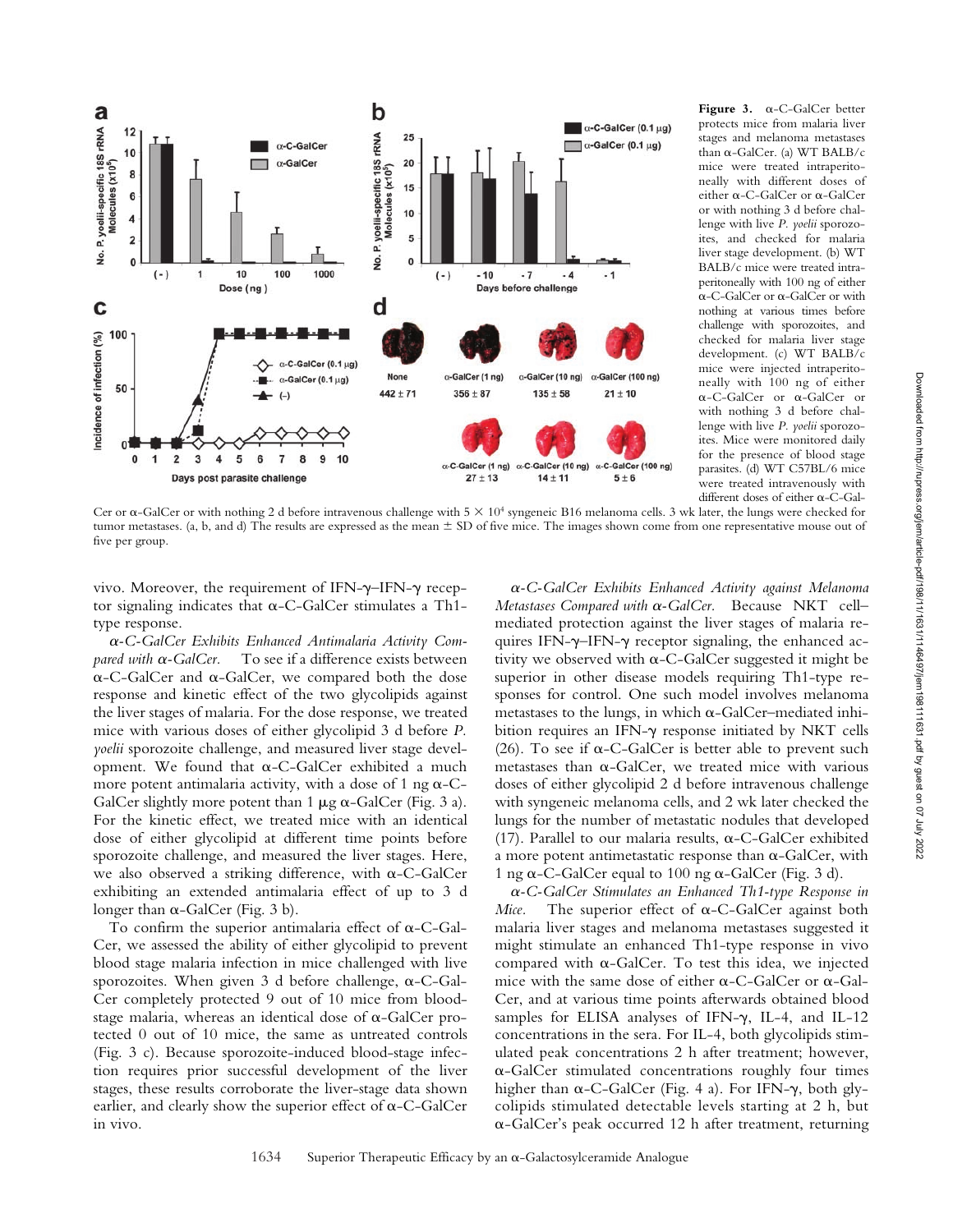

to baseline by 24 h. In contrast,  $\alpha$ -C-GalCer's peak occurred 24 h after treatment, returning to baseline by 48 h (Fig. 4 a). Finally, for IL-12, both glycolipids stimulated peak concentrations 6 h after treatment; however,  $\alpha$ -C-GalCer stimulated concentrations two times higher than  $\alpha$ -Gal-Cer. Moreover,  $\alpha$ -C-GalCer continued stimulating detectable IL-12 levels 12 h after treatment, whereas by this time point  $\alpha$ -GalCer-stimulated IL-12 levels were undetectable (Fig. 4 a). Thus, over time,  $\alpha$ -C-GalCer stimu-

**a** 

IFN-y concentration (

IFN- $\gamma$  concentration (ng/ml)  ${\bf C}$ 

60

50

40

 $30<sub>1</sub>$ 

20

 $10$ 

 $\overline{9}$ 

6

 $\overline{3}$ 

0

O

0

20

20

lated enhanced levels of the Th1 cytokines IFN- $\gamma$  and IL-12, and diminished levels of the Th2 cytokine IL-4 as compared with  $\alpha$ -GalCer, showing that in vivo it does stimulate an enhanced Th1-type response compared with --GalCer.

-*-C-GalCer's Differential Activity Requires IL-12.* Optimal IFN- $\gamma$  production by NKT cells requires APCderived IL-12 (2, 4, 9-11). Because  $\alpha$ -C-GalCer stimulates much greater IL-12 production than  $\alpha$ -GalCer (Fig. 4 a),



Figure  $5. \alpha$ -C-GalCer's superior therapeutic activity against malaria liver stages and melanoma metastases requires IL-12. (a) WT or IL-12–deficient BALB/c mice were treated intraperitoneally with  $10$  ng of either  $\alpha$ -C-GalCer or  $\alpha$ -GalCer or with nothing 3 d before challenge with live *P. yoelii* sporozoites, and checked for malaria liver stage development. (b) WT or IL-12–deficient C57BL/6 mice were treated with 10 ng of either  $\alpha$ -C-GalCer or --GalCer or with nothing 2 d before intravenous challenge with  $2 \times 10^5$  B16 melanoma cells. 2 wk later, the lungs were checked for tumor metastases. (a and b) The results are expressed as the mean  $\pm$  SD of five mice. The images shown come from one representative mouse out of five per group.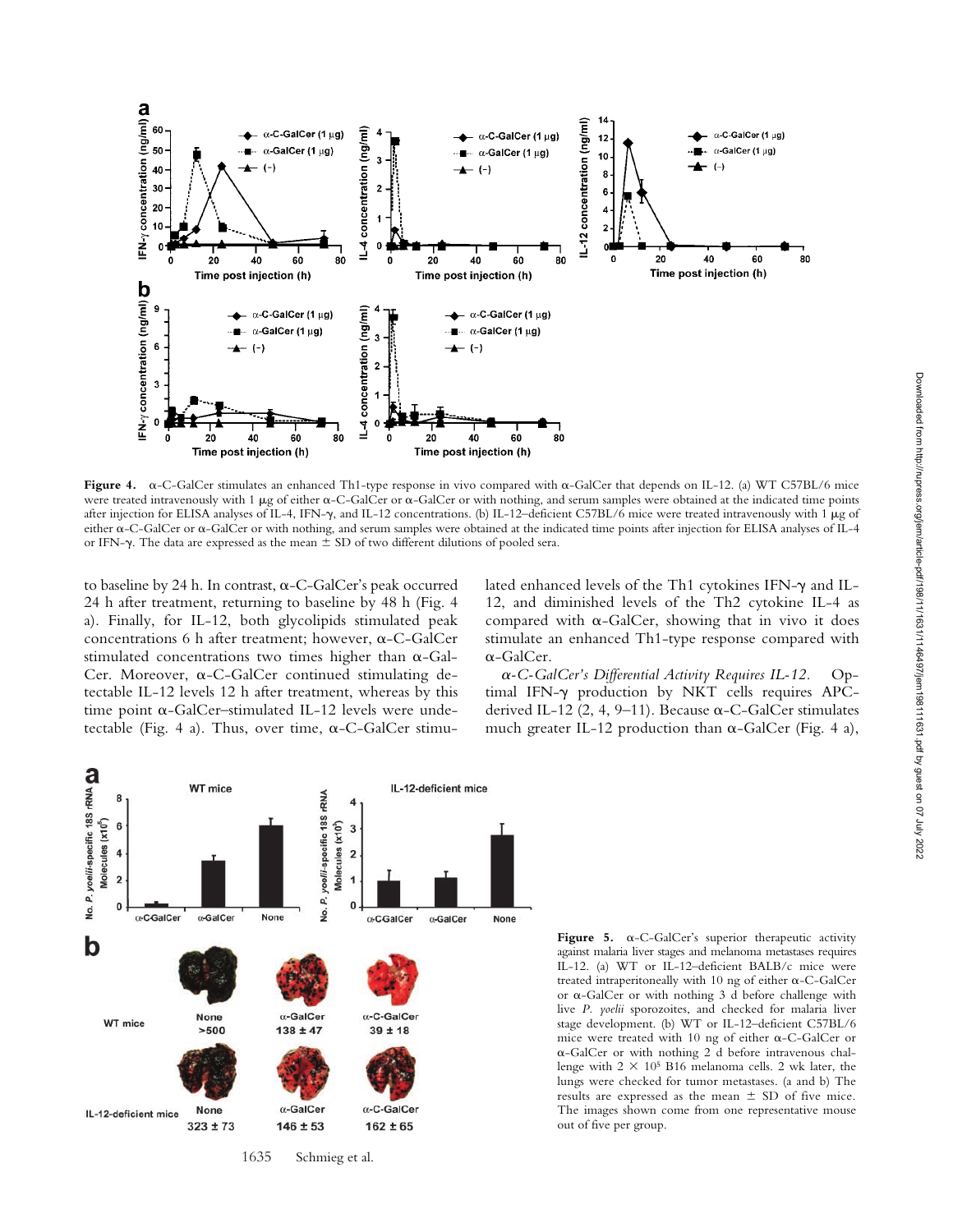we wanted to see if IL-12 is necessary for the difference between α-GalCer– and α-C-GalCer–stimulated IFN-γ and IL-4 levels (Fig. 4 a). To address this issue, we treated IL-12–deficient mice with equal doses of either glycolipid, and at various time points afterwards obtained blood samples for ELISA analyses of IFN- $\gamma$  and IL-4 concentrations in the sera. In the absence of IL-12, IFN- $\gamma$  levels were greatly reduced in both  $\alpha$ -GalCer– and  $\alpha$ -C-GalCer– treated mice, and the difference between the two glycolipids was abrogated (Fig. 4 b). In contrast, IL-4 levels stimulated by  $\alpha$ -GalCer and  $\alpha$ -C-GalCer were unaffected in the absence of IL-12;  $\alpha$ -GalCer still stimulated roughly four times more IL-4 than  $\alpha$ -C-GalCer. Thus, IL-12 affects  $\alpha$ -GalCer– and  $\alpha$ -C-GalCer–induced IFN- $\gamma$  levels, but not IL-4.

Because  $\alpha$ -C-GalCer's ability to stimulate prolonged IFN- $\gamma$  production is abrogated in the absence of IL-12, we wanted to see if its superior therapeutic activity against both malaria liver stages and melanoma metastases to the lung was abrogated as well. To address this issue, we first treated both WT and IL-12–deficient mice with equal doses of either glycolipid 3 d before challenge with sporozoites, and measured malaria liver-stage development. As

expected, in WT mice,  $\alpha$ -C-GalCer suppressed liver stage development to a much greater degree than  $\alpha$ -GalCer; however, in IL-12–deficient mice, there was no difference in antimalaria activity between the two glycolipids (Fig. 5 a). Thus, IL-12 is a key factor driving  $\alpha$ -C-GalCer's superior antimalaria effect.

Next, to see if IL-12 is also a key factor driving  $\alpha$ -C-GalCer's superior antimetastatic effect, we treated WT and IL-12-deficient mice with equal doses of either  $\alpha$ -C- $GalCer$  or  $\alpha$ -GalCer 2 d before intravenous challenge with syngeneic melanoma cells; 2 wk later, we checked the lungs for the number of metastatic nodules that developed. As expected, in WT mice, a-C-GalCer better prevented the lungs from melanoma metastases than did --GalCer; however, in IL-12–deficient mice, there was no difference in the antimetastatic effect between the two glycolipids (Fig. 5 b). Thus, as with malaria liver stages, IL-12 is a key factor driving  $\alpha$ -C-GalCer's superior antimetastatic effect.

*NK Cells Are the Primary IFN-γ Source after α-GalCer and*  $\alpha$ -C-GalCer Injection. To determine what cell types are the principle IFN- $\gamma$  sources after  $\alpha$ -GalCer and  $\alpha$ -C-Gal-Cer injection, we treated WT mice with equal doses of ei-



Figure 6. NK cells are the primary IFN- $\gamma$  source after  $\alpha$ -GalCer and  $\alpha$ -C-GalCer injection. WT C57BL/6 mice were treated intraperitoneally with 1  $\mu$ g of either  $\alpha$ -GalCer or  $\alpha$ -C-GalCer, and at various time points afterwards hepatic lymphocytes were obtained and subjected to ICCS. (a) NK1.1<sup>+</sup>, CD3<sup>+</sup> NKT cells were gated and analyzed for the presence of intracellular IFN-y. (b) NK1.1<sup>+</sup>, CD3<sup>+</sup> NKT cells were gated and analyzed for the presence of intracellular IL-4. (c) NK1.1<sup>+</sup>, CD3<sup>-</sup> NK cells were gated and analyzed for the presence of intracellular IFN- $\gamma$ . Numbers indicate the percent of cytokinepositive cells in the gated population. The experiments shown are representative of three independent experiments for each staining protocol.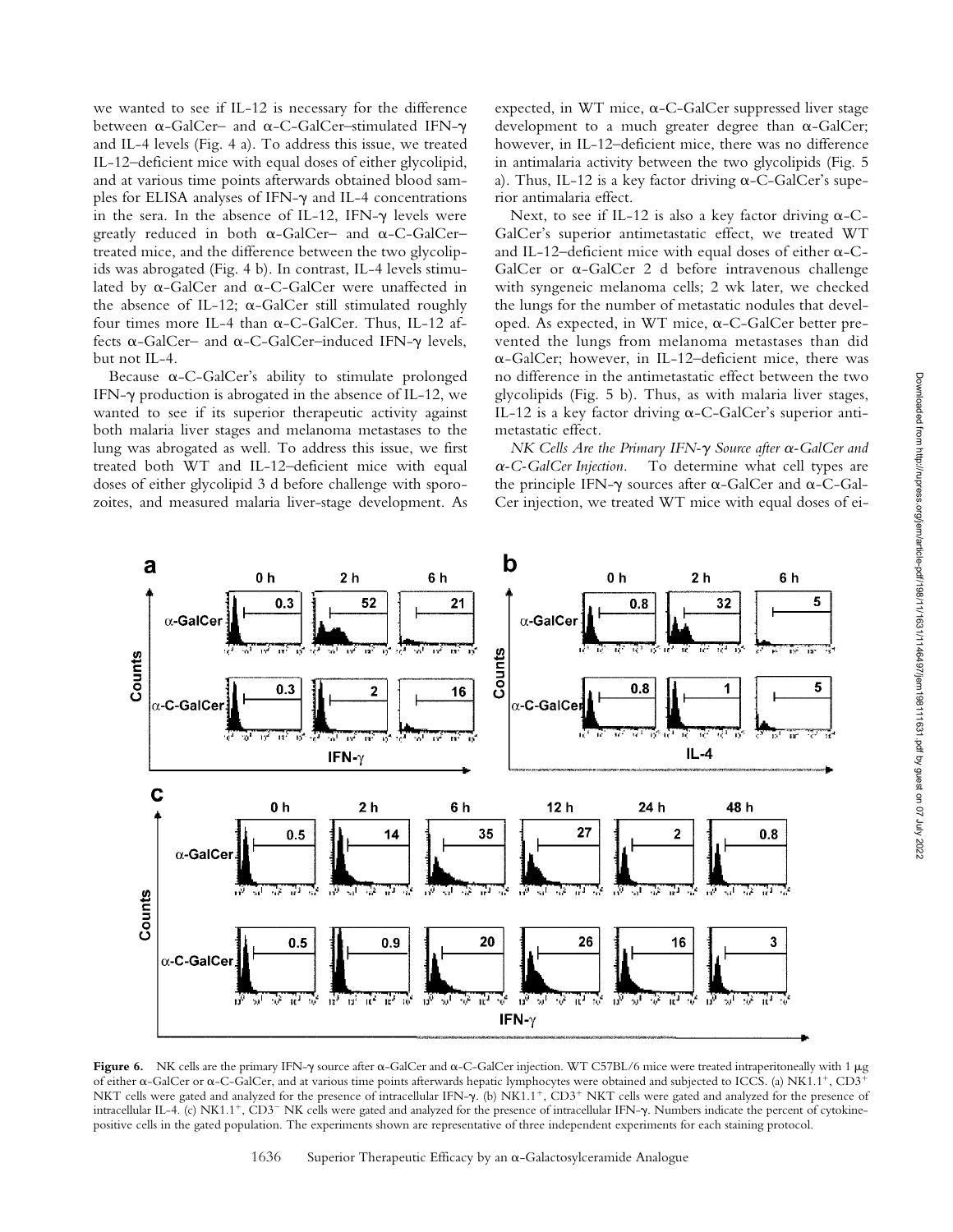ther glycolipid, and 2, 6, 12, 24, or 48 h later obtained liver lymphocytes from the mice for ex vivo ICCS analysis of IFN- $\gamma$ -positive NK (NK1.1<sup>+</sup>, CD3<sup>-</sup>), NKT (NK1.1<sup>+</sup>, CD3<sup>+</sup>), T (NK1.1<sup>-</sup>, CD3<sup>+</sup>), and non-T (NK1.1<sup>-</sup>, CD3<sup>-</sup>) cells. At 2 h after injection, a high percentage of NKT cells from  $\alpha$ -GalCer-treated mice stained positive for IFN- $\gamma$ ; however, at this same time point, very few NKT cells from mice treated with  $\alpha$ -C-GalCer stained positive for the cytokine (Fig. 6 a). A similar result was obtained when we looked at IL-4 production in NKT cells at the 2-h time point; a high percentage of NKT cells from  $\alpha$ -GalCer– treated mice stained positive for IL-4, but very few stained positive from the  $\alpha$ -C-GalCer–treated mice (Fig. 6 b). Interestingly, at 6 h after injection, the numbers of NKT cells were reduced in both  $\alpha$ -GalCer– and  $\alpha$ -C-GalCer–treated mice (Fig. 6, a and b), and remained that way up to the 48-h time point (not depicted), indicating that over time NKT cells are not the major IFN- $\gamma$  source after administration of  $\alpha$ -GalCer and  $\alpha$ -C-GalCer.

In contrast to NKT cells, NK cells from both  $\alpha$ -Gal-Cer- and  $\alpha$ -C-GalCer-treated mice stained positive for IFN- $\gamma$  at time points later than 2 h after injection. In --GalCer–treated mice, high percentages of NK cells stained positive for IFN- $\gamma$  at 2, 6, and 12 h after injection, returning to low levels by 24 h. In  $\alpha$ -C-GalCer-treated mice,

the pattern was different, with high percentages of NK cells staining positive for IFN- $\gamma$  at 6, 12, and 24 h after injection, returning to low levels by 48 h (Fig. 6 c). Interestingly, these patterns of NK cell IFN- $\gamma$  production correlate closely with the serum IFN- $\gamma$  profiles induced by the glycolipids (Fig. 4 a), strongly suggesting that NK cells are the principal IFN- $\gamma$  sources after  $\alpha$ -GalCer and  $\alpha$ -C-Gal-Cer administration. Importantly, no IFN- $\gamma$  staining was observed in NK1.1<sup>-</sup>, CD3<sup>+</sup> T cells and NK1.1<sup>-</sup>, CD3<sup>-</sup> non–T cells at any time point (unpublished data), further attesting to the important role of NK cells in glycolipidinduced IFN- $\gamma$  production.

*Optimal IFN-γ Production by NK Cells after α-GalCer and*  $\alpha$ -C-GalCer Administration Requires IL-12. To see how IL-12 affects IFN- $\gamma$  production by NK and NKT cells after  $\alpha$ -GalCer and  $\alpha$ -C-GalCer injection, we repeated the ICCS kinetics experiment detailed in the preceding paragraphs, this time using IL-12–deficient mice. At 2 h after injection, we observed a smaller percentage of IFN- $\gamma$ positive NKT cells in both  $\alpha$ -GalCer– and  $\alpha$ -C-GalCer– treated IL-12–deficient mice than in WT mice; however, there were still more IFN- $\gamma$ -positive NKT cells in the --GalCer–treated IL-12–deficient mice than those treated with  $\alpha$ -C-GalCer (Fig. 7 a). At 6 h after injection, just like in WT mice, NKT cell numbers were greatly reduced



<sup>1637</sup> Schmieg et al.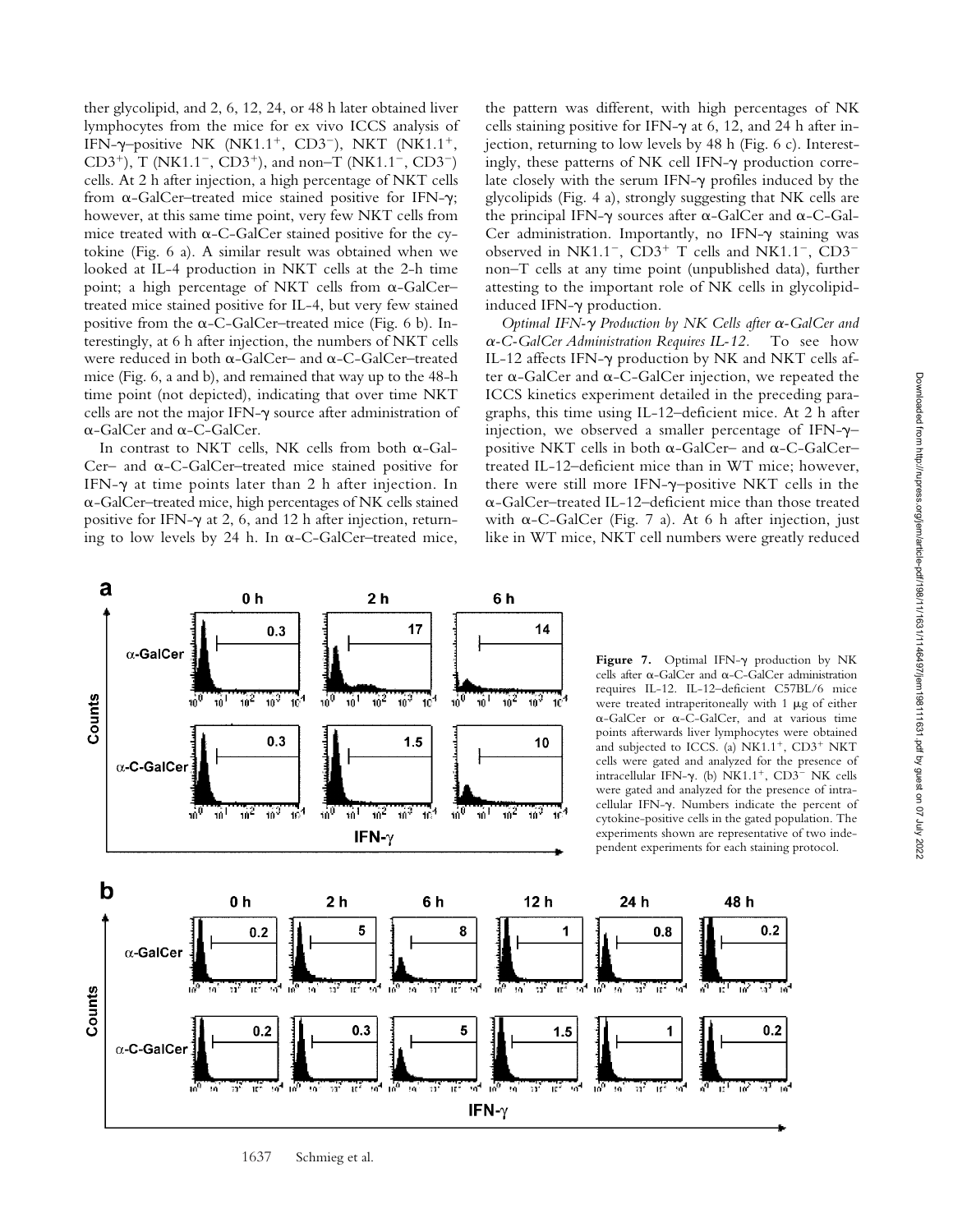in both  $\alpha$ -GalCer– and  $\alpha$ -C-GalCer–treated IL-12–deficient mice, and remained so up to the 48-h time point. Thus, IL-12 does appear to facilitate IFN- $\gamma$  production by NKT cells, but it is not an absolute requirement, and does not appear to seriously affect NKT cell survival after glycolipid injection.

In contrast to NKT cells, NK cell production of IFN was severely affected by the lack of IL-12. In both  $\alpha$ -Gal-Cer- and  $\alpha$ -C-GalCer-treated IL-12-deficient mice, the numbers of IFN- $\gamma$ -positive NK cells were markedly reduced at all time points as compared with WT mice (Fig. 7 b). This reduction in NK cell IFN- $\gamma$  in IL-12-deficient mice closely parallels the reduced serum IFN- $\gamma$  induced by the glycolipids in these same mice (Fig. 4 b). Thus, IL-12 produced in response to  $\alpha$ -GalCer and  $\alpha$ -C-GalCer injection appears to act primarily on NK cells, which respond by producing the bulk of the IFN- $\gamma$  that follows glycolipid administration.

# **Discussion**

In the current work, we synthesized a C-glycoside analogue of the NKT cell ligand  $\alpha$ -GalCer, which we refer to as  $\alpha$ -C-GalCer. Structurally,  $\alpha$ -C-GalCer differs from --GalCer only in the identity of the chemical group involved in the glycosidic linkage between the galactose and ceramide moieties of the molecule;  $\alpha$ -C-GalCer's glycosidic linkage involves a  $\rm CH_{2}$  group, whereas  $\alpha$ -GalCer's glycosidic linkage involves an O atom. Despite this small difference, we found that the biological activities of the two molecules differ greatly.

To assess the biological activity of  $\alpha$ -C-GalCer, and compare it with that of  $\alpha$ -GalCer, first we used a murine malaria model. In a previous paper, we showed that  $\alpha$ -Gal-Cer can protect mice from the liver stages of malaria when administered before live sporozoite challenge, and that this protection requires CD1d presentation of  $\alpha$ -GalCer, V $\alpha$ 14<sup>+</sup> NKT cell activation, and IFN- $\gamma$  production (23). In the current work, we show that  $\alpha$ -C-GalCer can also protect mice from liver-stage malaria when administered before sporozoite challenge, and that this protection also requires CD1d presentation of the glycolipid,  $Va14^+$  NKT cell activation, and IFN- $\gamma$  production. Moreover, we found that  $\alpha$ -C-GalCer exhibited a much more potent and longer-lasting anti–liver-stage activity compared with --GalCer, and that this translated into superior protection against sporozoite-induced blood-stage infection.

Although the malaria model we used to compare the activities of both  $\alpha$ -C-GalCer and  $\alpha$ -GalCer provided a well-understood, uncomplicated system that yielded clear results showing a striking difference between the two glycolipids, the potential practicality of using either  $\alpha$ -C-Gal-Cer or  $\alpha$ -GalCer against the liver stages of malaria in humans is severely limited because of the need to administer the glycolipids before sporozoite exposure. At best, the glycolipids might be used for short-term prophylaxis against malaria, or as a possible therapy for the hypnozoite stage of

Plasmodium vivax. To see if  $\alpha$ -C-GalCer has therapeutic efficacy in a more practicable disease system, we used a melanoma lung metastasis model because cancer metastases are one of the disease states it is hoped  $\alpha$ -GalCer will one day treat (4). It has been shown in a previous paper that  $\alpha$ -Gal-Cer is able to prevent melanoma metastases to the lungs of mice in a manner dependent on IFN- $\gamma$  (26). Because  $\alpha$ -C-GalCer better protects mice from malaria liver stages, and because this effect requires IFN- $\gamma$ , we expected  $\alpha$ -C-Gal-Cer to exhibit a superior antimetastatic effect compared with  $\alpha$ -GalCer as well. Indeed, when administered before challenge with melanoma cells (i.e., before the metastatic event),  $\alpha$ -C-GalCer exhibited a much more potent prophylactic activity against metastasis than  $\alpha$ -GalCer. Thus, in two different disease models requiring IFN- $\gamma$  for con $t$ rol,  $\alpha$ -C-GalCer displayed far superior therapeutic activity than  $\alpha$ -GalCer.

--C-GalCer's superior therapeutic activity is probably due to its ability to stimulate an enhanced Th1-type response relative to that stimulated by  $\alpha$ -GalCer. After injection into mice,  $\alpha$ -C-GalCer induced prolonged production of the Th1 cytokines IFN- $\gamma$  and IL-12 and decreased production of the Th2 cytokine IL-4 compared with  $\alpha$ -GalCer. It is likely that the increased amount of IFN- $\gamma$  $resulting from its prolonged production after  $\alpha$ -C-GalCer$ injection is the main reason for  $\alpha$ -C-GalCer's enhanced potency against malaria liver stages and melanoma metastases, as well as its longer-lasting activity against malaria liver stages. This assertion is supported by the fact that --C-GalCer's superior activity against both malaria liver stages and melanoma metastases is abrogated in the absence of IL-12, as is its ability to stimulate prolonged IFN- $\gamma$  production relative to  $\alpha$ -GalCer. The importance of IL-12 for optimal stimulation of IFN- $\gamma$  production by  $\alpha$ -C-GalCer and  $\alpha$ -GalCer suggests that it is  $\alpha$ -C-GalCer's ability to stimulate prolonged IL-12 that allows for its ability to stimulate prolonged IFN- $\gamma$  as well. The fact that peak IL-12 production precedes peak IFN- $\gamma$  production is consistent with this conclusion. Interestingly, stimulation of IL-4 production by  $\alpha$ -C-GalCer and  $\alpha$ -GalCer is unaffected in the absence of IL-12. This result makes sense inasmuch as peak IL-4 production occurs before peak IL-12 production. Because peak IL-4 production precedes peak IL-12 and IFN production, it is possible that  $\alpha$ -C-GalCer's ability to stimulate decreased IL-4 early on somehow allows for the later prolonged production of IL-12 and IFN- $\gamma$ . Further experiments are needed to resolve this issue.

It is generally believed that by 6 h after stimulation with --GalCer, NKT cells die by apoptosis (2, 4, 5), although one very recent paper suggests that NKT cells may not die after in vivo stimulation with  $\alpha$ -GalCer (27). It is also known that downstream of NKT cell activation, NK cells are stimulated to both proliferate and secrete IFN- $\gamma$  (2, 4, 6, 7). Because most of the IFN- $\gamma$  produced after  $\alpha$ -GalCer treatment appears 12 h after injection, it is likely that most of this IFN- $\gamma$  is provided by NK cells. Indeed, our WT ICCS results showed that in  $\alpha$ -GalCer-treated mice, NKT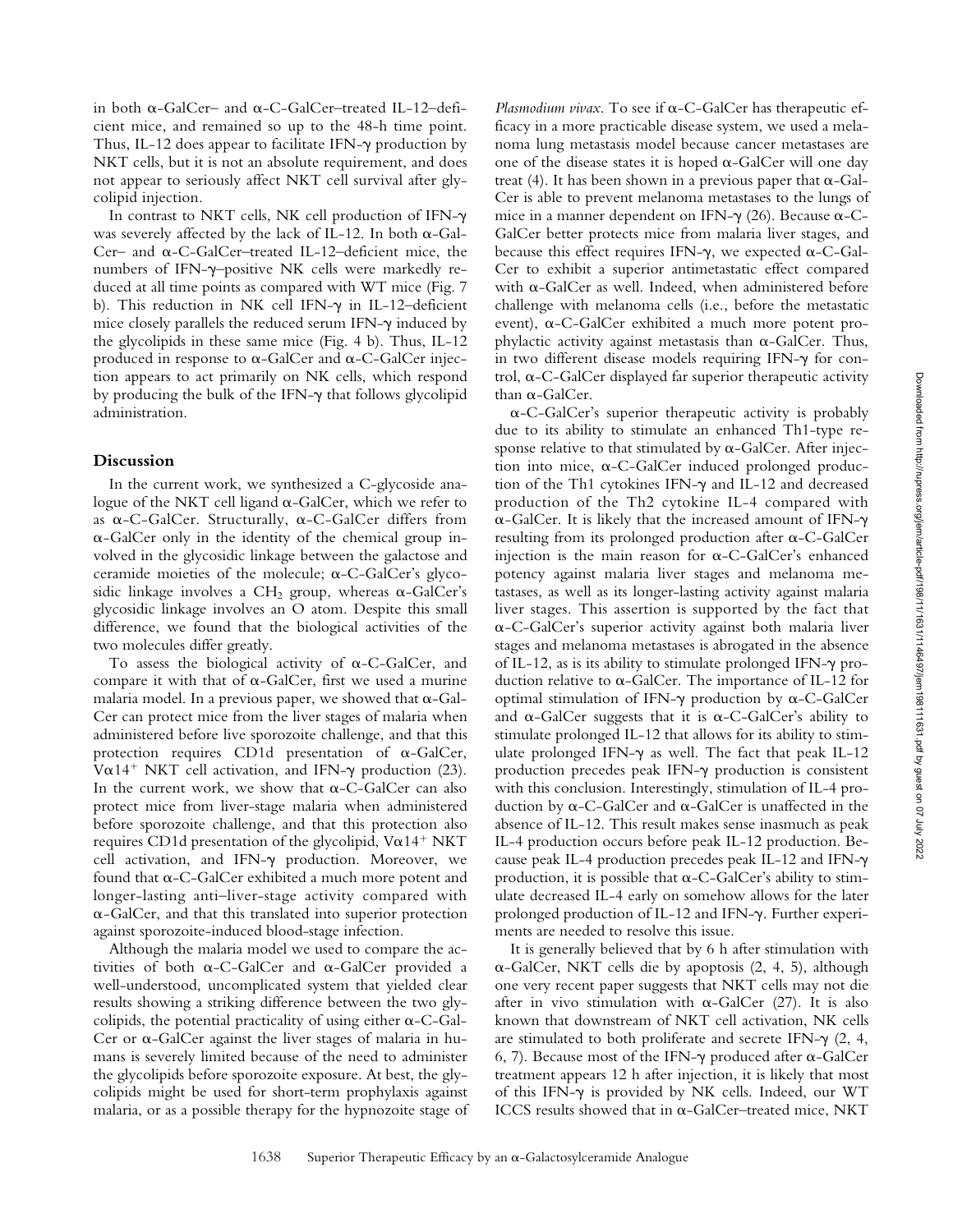cells were a major source of IFN- $\gamma$  only at the 2-h time point after injection because by 6 h they disappeared. In contrast, NK cells were the principal cell type producing IFN- $\gamma$  6 and 12 h after  $\alpha$ -GalCer injection, the very time points when the level of  $\alpha$ -GalCer-induced serum IFN- $\gamma$ was highest, and they also provided some of the IFN- $\gamma$  2 h after injection. In addition, our ICCS data showed that NK cells were also the primary IFN- $\gamma$  source in mice treated with  $\alpha$ -C-GalCer. NK cells from  $\alpha$ -C-GalCer-treated mice produced most of their IFN- $\gamma$  6, 12, and 24 h after injection, which overlaps closely with the serum IFN- $\gamma$ profile induced by  $\alpha$ -C-GalCer. Our results also showed that  $\alpha$ -C-GalCer stimulated very few IFN- $\gamma$ -producing NKT cells, although it did induce NKT cell disappearance in a manner comparable to  $\alpha$ -GalCer. Thus, NK cells are the major IFN- $\gamma$  source after administration of  $\alpha$ -GalCer and  $\alpha$ -C-GalCer.

As discussed before, optimal IFN- $\gamma$  production after either  $\alpha$ -GalCer or  $\alpha$ -C-GalCer injection requires the appearance of IL-12. IL-12 is a known stimulator of NK cell proliferation and IFN- $\gamma$  production (28). In addition, a recent paper has demonstrated a major contribution of NK cells to IFN- $\gamma$  production after NKT cell stimulation by  $\alpha$ -GalCer that is dependent on IL-12 signaling (29). In light of these facts, we examined whether the lack of IL-12 affected the ability of NK and NKT cells to produce IFN- $\gamma$  in response to  $\alpha$ -GalCer and  $\alpha$ -C-GalCer administration. Our ICCS experiment using IL-12–deficient mice showed that the lack of IL-12 attenuated the number of IFN- $\gamma$ -positive NKT cells stimulated by either  $\alpha$ -Gal-Cer or  $\alpha$ -C-GalCer, but did not affect the survival of these cells. More importantly, the lack of IL-12 severely affected the ability of NK cells to produce IFN- $\gamma$  after injection of either glycolipid, showing that IL-12 produced in response to  $\alpha$ -GalCer and  $\alpha$ -C-GalCer acts on NK cells to stimulate downstream IFN-y. The likely source of this IL-12 is probably DCs. DCs are known to express CD1d on their surface, present  $\alpha$ -GalCer to NKT cells, and produce IL-12 in response to this presentation (2, 4, 9–11, 17). Thus, it is likely that DCs are the APCs responsible for presenting  $\alpha$ -GalCer and  $\alpha$ -C-GalCer to NKT cells in vivo, and that  $\alpha$ -C-GalCer somehow stimulates more IL-12 from DCs after interaction with NKT cells. Further research is needed to clarify the role of DCs in  $\alpha$ -C-GalCer's in vivo effect, and how exactly  $\alpha$ -C-GalCer stimulates enhanced IL-12.

An important question remains as to exactly why  $\alpha$ -C-GalCer, which differs structurally from  $\alpha$ -GalCer only slightly, exhibits such striking biological differences. In all likelihood, the differences stem from altered binding of  $\alpha$ -C-GalCer to CD1d as compared with that of  $\alpha$ -GalCer. Such altered binding would likely result in differential recognition of the  $CD1d-\alpha$ -C-GalCer complex by the TCR of  $V\alpha$ 14<sup>+</sup> NKT cells and qualitatively different signal transduction events in both NKT cells and DCs. Such differential signal transduction would result in the altered response characterized by low IL-4 and prolonged IL-12 and IFN-

production. The lone difference between  $\alpha$ -C-GalCer and  $\alpha$ -GalCer involves the replacement of  $\alpha$ -GalCer's glycosidic O, a polar hydrogen bond acceptor, with  $CH<sub>2</sub>$ , a nonpolar group incapable of participating in hydrogen bonds. This change in hydrogen bonding capacity might cause --C-GalCer to sit differently in the CD1d binding pocket as compared with  $\alpha$ -GalCer, resulting in an altered structure of the CD1d- $\alpha$ -C-GalCer complex and a change in its affinity with the NKT cell's TCR. In addition, the  $CH<sub>2</sub>$ group of  $\alpha$ -C-GalCer allows for freer rotation about the axis of the glycosidic bond between the galactose and ceramide than  $\alpha$ -GalCer's O. This change might also influence the conformation of  $\alpha$ -C-GalCer in the CD1d binding pocket, and thereby affect the interaction with the NKT cell's TCR. In effect,  $\alpha$ -C-GalCer might be acting in a manner similar to altered peptide ligands, conventional T cell epitopes bearing changes in certain important amino acid residues that lead to an alteration in the TCR recognition of the peptide–MHC complex, and a differential functional response in the responding T cell (30). Our ICCS results showing lower numbers of both IFN-–positive and IL-4-positive NKT cells 2 h after administration of  $\alpha$ -C-GalCer, as compared with  $\alpha$ -GalCer, strongly suggest that the signal conveyed by  $\alpha$ -C-GalCer to NKT cells is indeed of a different nature than that conveyed by  $\alpha$ -GalCer. It also shows, in agreement with a recent paper using  $\alpha$ -Gal-Cer (29), that  $\alpha$ -C-GalCer does not polarize NKT cells in either the Th1 or Th2 direction, but instead seems to provide a weaker stimulus for NKT cell cytokine production than  $\alpha$ -GalCer. Given the differential activity stimulated by --C-GalCer, it might be possible to synthesize other ana $logues$  of  $\alpha$ -GalCer that can stimulate altered NKT cell responses, which might be potentially useful for treatment of certain diseases.

Overall, we have demonstrated that  $\alpha$ -C-GalCer is an NKT cell ligand in vivo that stimulates enhanced Th1 type activity compared with  $\alpha$ -GalCer. Due to the conserved nature of NKT cell responses in mammals, it is likely that  $\alpha$ -C-GalCer, which stimulates  $V\alpha$ 14<sup>+</sup> NKT cells in mice, also stimulates  $V\alpha24^+$  NKT cells in humans (31). In this light, if NKT cell–directed therapy ever comes to fruition in humans,  $\alpha$ -C-GalCer's Th1-enhancing activity makes it an excellent chemotherapeutic candidate for a number of human diseases, including cancer metastases, allergy, and various infectious diseases such as hepatitis B and C (4). Given the fact that recent clinical trials have shown that  $\alpha$ -GalCer appears to have biological activity in cancer patients  $(32, 33)$ ,  $\alpha$ -C-GalCer has promise as a therapeutic agent.

We thank D.D. Ho for his support. We also thank E. Jimenez, C. Palavicino, and W. Chen for their technical assistance.

This work was supported by grants GM-60271 (to R.W. Franck) and AI-47840 (to M. Tsuji) from the National Institutes of Health and to R.W. Franck from the Department of Chemistry at Hunter College/The City University of New York. M. Tsuji was also supported by New York University School of Medicine and by Aaron Diamond AIDS Research Center.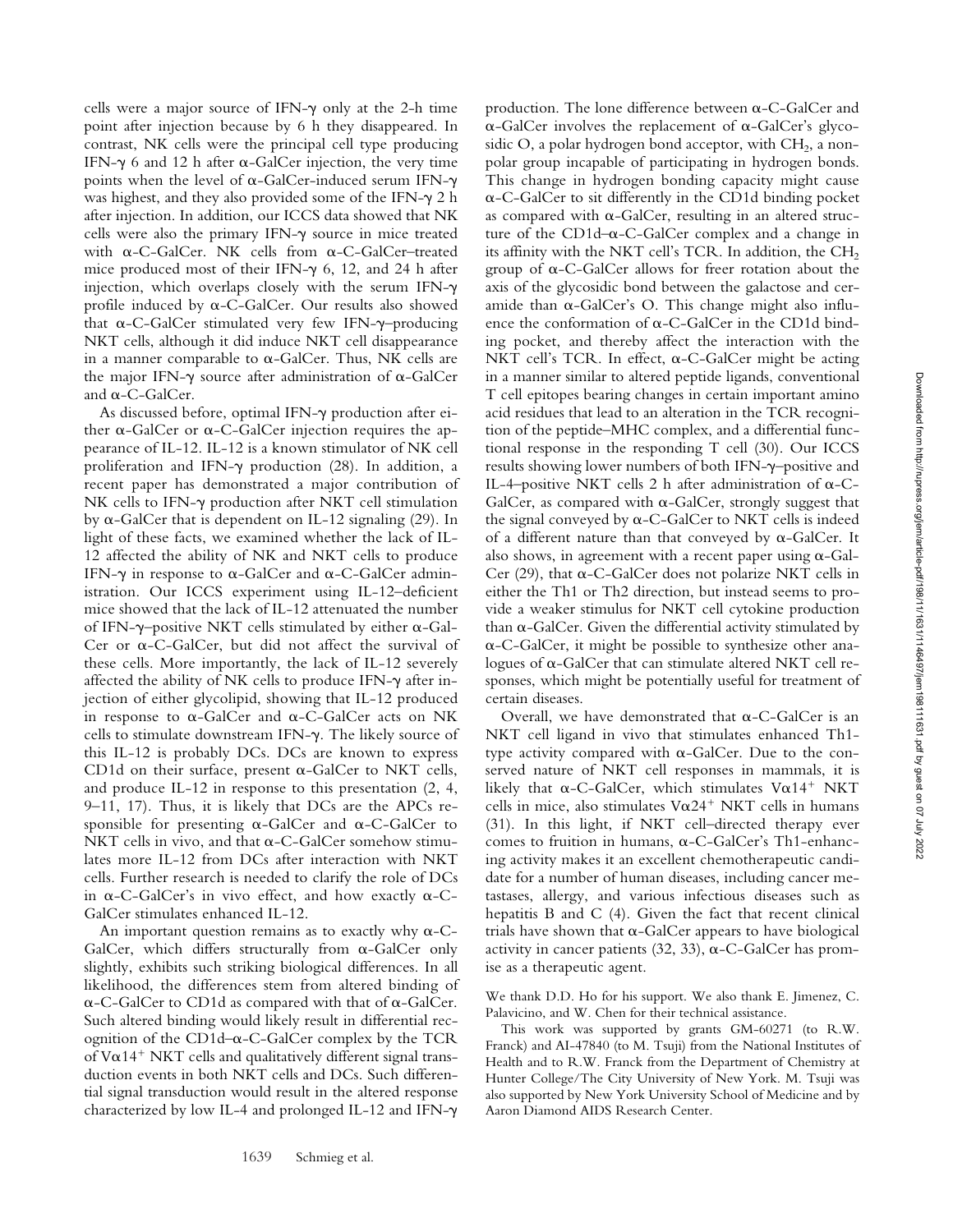## **References**

- 1. Bendelac, A., M.N. Rivera, S.H. Park, and J.H. Roark. 1997. Mouse CD1-specific NK1 T cells: development, specificity, and function. *Annu. Rev. Immunol.* 15:535–562.
- 2. Godfrey, D.I., K.J.L. Hammond, L.D. Poulton, M.J. Smyth, and A.G. Baxter. 2000. NKT cells: facts, functions and fallacies. *Immunol. Today.* 21:573–583.
- 3. Kawano, T., J. Cui, Y. Koezuka, I. Toura, Y. Kaneko, K. Motoki, H. Ueno, R. Nakagawa, H. Sato, E. Kondo, et al. 1997. CD1d-restricted and TCR-mediated activation of Vo.14 NKT cells by glycosylceramides. Science. 278:1626-1629.
- 4. Wilson, M.T., A.K. Singh, and L. Van Kaer. 2002. Immunotherapy with ligands of natural killer T cells. *Trends Mol. Med.* 8:225–231.
- 5. Matsuda, J.L., O.V. Naidenko, L. Gapin, T. Nakayama, M. Taniguchi, C. Wang, Y. Koezuka, and M. Kronenberg. 2000. Tracking the response of natural killer T cells to a glycolipid antigen using CD1d tetramers. *J. Exp. Med.* 192:741– 753.
- 6. Carnaud, C., D. Lee, O. Donnars, S. Park, A. Beavis, Y. Koezuka, and A. Bendelac. 1999. Cutting edge: cross-talk between cells of the innate immune system: NKT cells rapidly activate NK cells. *J. Immunol.* 163:4647–4650.
- 7. Eberl, G., and H.R. MacDonald. 2000. Selective induction of NK cell proliferation and cytotoxicity by activated NKT cells. *Eur. J. Immunol.* 30:985–992.
- 8. Eberl, G., P. Brawand, and H.R. MacDonald. 2000. Selective bystander proliferation of memory  $CD4+$  and  $CD8+$  T cells upon NK T or T cell activation. *J. Immunol.* 165:4305– 4311.
- 9. Kitamura, H., K. Iwakabe, T. Yahata, S. Nishimura, A. Ohata, Y. Ohmi, M. Sato, K. Takeda, K. Okumura, L. Van Kaer, et al. 1999. The natural killer T (NKT) cell ligand --galactosylceramide demonstrates its immunopotentiating effect by inducing interleukin (IL)-12 production by dendritic cells and IL-12 receptor expression on NKT cells. *J. Exp. Med.* 189:1121–1128.
- 10. Tomura, M., W. Yu, H. Ahn, M. Yamashita, Y. Yang, S. Ono, T. Hamaoka, T. Kawano, M. Taniguchi, Y. Koezuka, and H. Fujiwara. 1999. A novel function of  $Va14+$  $CD4 + NKT$  cells: stimulation of IL-12 production by antigen-presenting cells in the innate immune system. *J. Immunol.* 163:93–101.
- 11. Yang, Y., M. Tomura, S. Ono, T. Hamaoka, and H. Fujiwara. 2000. Requirement for IFN- $\gamma$  in IL-12 production induced by collaboration between  $Va14+NKT$  cells and antigen-presenting cells. *Int. Immunol.* 12:1669–1675.
- 12. Pal, E., T. Tabira, T. Kawano, M. Taniguchi, S. Miyake, and T. Yamamura. 2001. Costimulation-dependent modulation of experimental autoimmune encephalomyelitis by ligand stimulation of V $\alpha$ 14 NK T cells. *J. Immunol.* 166:662–668.
- 13. Miyamoto, K., S. Miyake, and T. Yamamura. 2001. A synthetic glycolipid prevents autoimmune encephalomyelitis by inducing T<sub>H</sub>2 bias of natural killer T cells. *Nature*. 413:531-534.
- 14. Bertozzi, C.R., and M.D. Bednarski. 1996. Synthesis of C-glycosides: stable mimics of O-glycosidic linkages. *In* Mod-

ern Methods in Carbohydrate Synthesis. S.H. Khan and R.A. O'Neill, editors. Harwood Academic Publishers, London, UK. 316–351.

- 15. Bertozzi, C.R., D.G. Cook, W.R. Kobertz, F. Gonzalez-Scarano, and M.D. Bednarski. 1992. Carbon-linked galactosphingolipid analogs bind specifically to HIV-1 gp120. *J. Am. Chem. Soc.* 114:10639–10641.
- 16. Bruna-Romero, O., J.C.R. Hafalla, G. Gonzalez-Aseguinolaza, G. Sano, M. Tsuji, and F. Zavala. 2001. Detection of malaria liver-stages in mice infected through the bite of a single Anopheles mosquito using a highly sensitive real-time PCR. *Int. J. Parasitol.* 31:1499–1502.
- 17. Fujii, S., K. Shimizu, M. Kronenberg, and R.M. Steinman. 2002. Prolonged IFN- $\gamma$ -producing NKT response induced with a-galactosylceramide-loaded DCs. Nat. Immunol. 3:867–874.
- 18. Griffin, F.K., D.E. Paterson, P.V. Murphy, and R.J.K. Taylor. 2002. A new route to exo-glycals using the Ramberg-Backlund rearrangement. *Eur. J. Org.* 2002:1305–1323.
- 19. Yang, G., R.W. Franck, R. Bittman, P. Samadder, and G. Arthur. 2001. Synthesis and growth inhibitory properties of glucosamine-derived glycerolipids. *Org. Lett.* 3:197–200.
- 20. Yang G., R.W. Franck, H.S. Byun, R. Bittman, P. Samadder, and G. Arthur G. 1999. Convergent C-glycolipid synthesis via the Ramberg-Backlund reaction: active antiproliferative glycolipids. *Org. Lett.* 1:2149–2151.
- 21. De Jonghe, S., I. Lamote, K. Venkataraman, S.A. Boldin, U. Hillaert, J. Rozenski, C. Hendrix, R. Busson, D. De Keukeleire, S. Van Calenbergh, et al. 2002. Synthesis of homoceramides, novel ceramide analogues, and their lack of effect on the growth of hippocampal neurons. *J. Org. Chem.* 67: 988–996.
- 22. Morita, M., K. Motoki, K. Akimoto, T. Natori, T. Sakai, E. Sawa, K. Yamaji, Y. Koezuka, E. Kobayashi, and H. Fukushima. 1995. Structure-activity relationship of alpha-galactosylceramides against B16-bearing mice. *J. Med. Chem.* 38: 2176–2187.
- 23. Gonzalez-Aseguinolaza, G., C. de Oliveira, M. Tomaska, S. Hong, O. Bruna-Romero, T. Nakayama, M. Taniguchi, A. Bendelac, L. Van Kaer, Y. Koezuka, et al. 2000.  $\alpha$ -Galacto $sylceramide-activated V\alpha14$  natural killer T cells mediate protection against murine malaria. *Proc. Natl. Acad. Sci. USA.* 97:8461–8466.
- 24. Chen, Y., N.M. Chiu, M. Mandal, N. Wang, and C. Wang. 1997. Impaired NK1+  $T$  cell development and early IL-4 production in CD1-deficient mice. *Immunity.* 6:459–467.
- 25. Cui, J., T. Shin, T. Kawano, H. Sato, E. Kondo, I. Toura, Y. Kaneko, H. Koseki, M. Kanno, and M. Taniguchi. 1997. Requirement for Valpha14 NKT cells in IL-12-mediated rejection of tumors. *Science.* 278:1623–1626.
- 26. Smyth, M.J., N.Y. Crowe, D.G. Pellicci, K. Kyparissoudis, J.M. Kelly, K. Takeda, H. Yagita, and D.I. Godfrey. 2002. Sequential production of interferon- $\gamma$  by NK1.1<sup>+</sup> T cells and natural killer cells is essential for the antimetastatic effect of --galactosylceramide. *Blood.* 99:1259–1266.
- 27. Wilson, M.T., C. Johansson, D. Olivares-Villagomez, A.K. Singh, A.K. Stanic, C.R. Wang, S. Joyce, M.J. Wick, and L. Van Kaer. 2003. The response of natural killer T cells to glycolipid antigens is characterized by surface receptor downmodulation and expansion. *Proc. Natl. Acad. Sci. USA.* 100: 10913–10918.
- 28. Chan, S.H., B. Perussia, J.W. Gupta, M. Kobayashi, M. Pospisil, H.A. Young, S.F. Wolf, D. Young, S.C. Clark, and